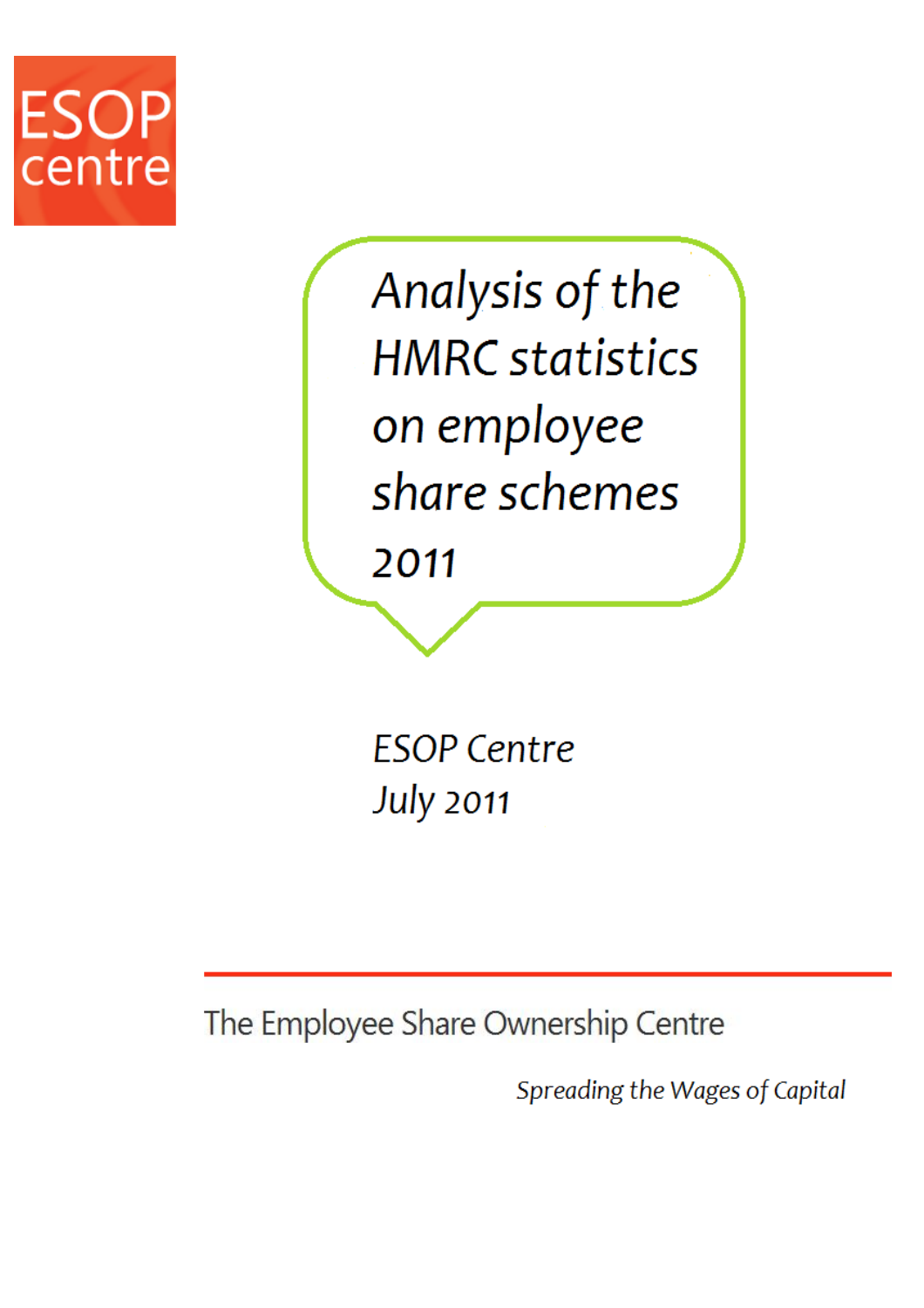### RECORD NUMBERS FOR GOVERNMENT SHARE SCHEMES – BUT CLOUDS GATHER

A record number of companies in the UK operated a government approved share scheme last year, according to the Esop Centre's annual analysis of statistics from HM Revenue & Customs.

However the headline upward movement belies a number of concerning trends.

A record 12,500 companies are operating at least one of the four tax-advantaged government schemes (SAYE Sharesave, Share Incentive Plan, Company Share Option Plan and Enterprise Management Incentive)\* but within that some schemes are in decline.

Earlier in the summer Exchequer Secretary David Gauke wrote to the Office of Tax Simplification asking for a fast review. This followed the Centre's call for a common framework to make schemes simpler and more comprehensible. "The statistics show the move could not have been more timely" commented Centre chairman Malcolm Hurlston.

#### Enterprise Management Incentives

Of the four schemes, only Enterprise Management Incentives (EMI) fared better than the previous year. EMI allows smaller companies to attract key staff using share options with the potential for growth rather than large cash salaries.

According to HMRC 10,610 companies operated an EMI scheme in 2009-10 – an increase of 110 on 2008-09.

However, even EMI had its setbacks. The numbers of companies that issued options under their plans fell from 2,560 in 2008-09 to 2,190. The corresponding number of employees to whom these options were granted also fell from 22,100 to 16,900.

"EMI is inexpensive to the public purse as, on the whole, if a company offering such a plan does well the extra tax revenue generated covers the relief given," said Centre chairman, Malcolm Hurlston.

"The government can do more to promote the scheme with better liaison between the Treasury and Business. It seemingly answers the coalition's prayers as a cheap way to encourage growth in the SME sector."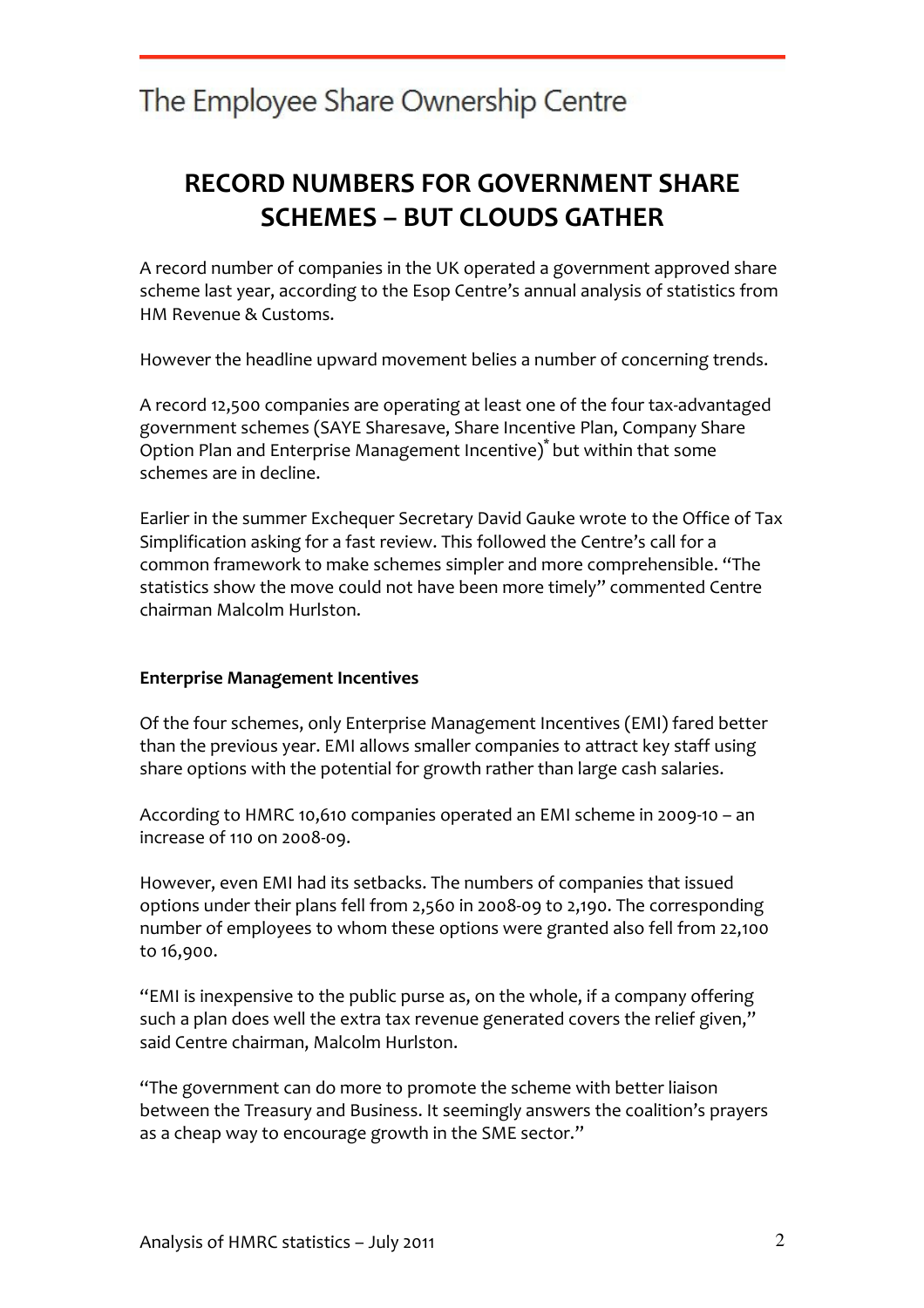### SAYE Sharesave

Surprisingly, the number of employees to whom options were granted under the all-employee Save As You Earn (SAYE) Sharesave increased by 120,000 people nearly twenty percent. This is despite 70 fewer companies operating such a plan and the tax-free bonus given through the scheme currently being close to zero.

Centre chairman Malcolm Hurlston explains, "When these options were being offered, share prices would have been depressed. The twenty percent discount available on the option price meant that there were attractive offers there for the taking.

"On top of that, this reflects the trend of increasing personal savings as a reaction to the recession. Sharesave is risk free because if the share price falls employees can opt to have their money back instead of taking up the option at the end of the three- or five-year savings contract."

### Company Share Option Plan

Use of the Company Share Option Plan (CSOP) has fallen as it has failed to be promoted and is often unfavourably compared to EMI as an either or choice for directors. However, CSOPs can be offered to part-time and low-paid staff and could be used by many more companies.

At its peak 415,000 employees benefited from a CSOP compared to just 40,000 last year.

 "Companies who are asking staff to go part time to balance the books could soften the blow by offering options using a CSOP. That way when the company recovers those members of staff have something to show for their forbearance.

"Although SportsDirect chose a different approach, the £40,000 plus bonus won by its staff shows how option based awards can transform performance and spread capital wealth. Negotiators have missed a trick by not asking for a CSOP."

#### Share Incentive Plan

Last year 860 companies offered a Share Incentive Plan (SIP) - 30 fewer companies than the previous year.

The small scale of the decrease shows comparative resilience of all-employee plans in the face of the recession.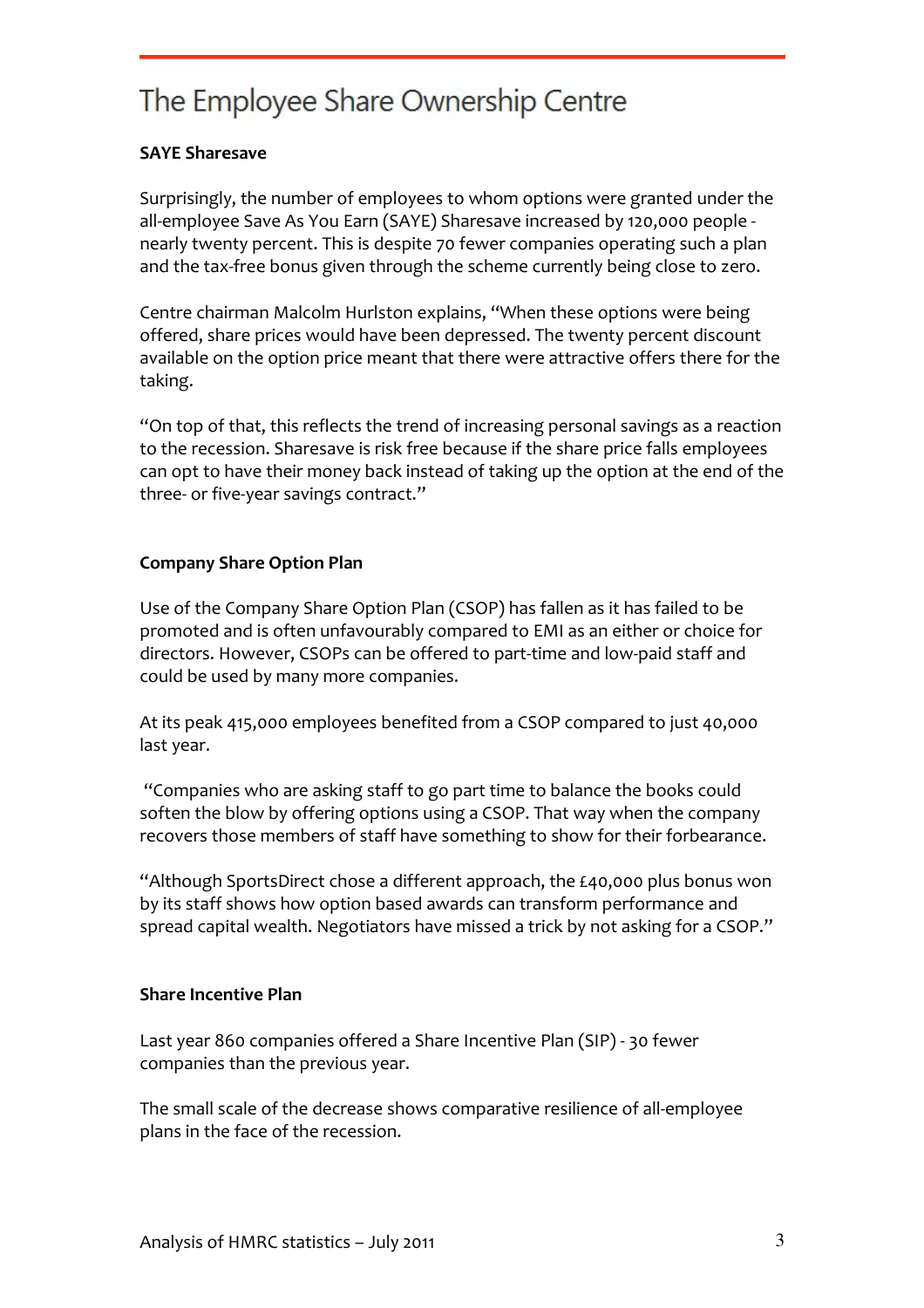"Companies could have cut and run in droves to help balance the books, but the evidence shows they haven't. This gives power to the Centre's case that share schemes add value to the company that can't be measured in numbers alone."

#### For additional information, please contact: David Poole, Employee Share Ownership Centre Tel: 020 7239 4971 or email dpoole@hurlstons.com

The Employee Share Ownership Centre is an independent not-for-profit membership organization, established by Malcolm Hurlston in 1988 to inform, lobby and research in the interest of employee share ownership. Its subscriptionbased membership includes consultants, professional advisers, trustees, banks and companies who have either introduced employee share schemes or intend to do so shortly.

The HMRC statistics on share schemes are available here: http://www.hmrc.gov.uk/stats/emp\_share\_schemes/menu.htm

#### Notes:

Share Incentive Plan ("SIP"): The SIP is an HMRC approved tax-efficient, all-employee plan. There are 4 main elements to the SIP. Companies can choose to use one or more of the following modules: Free Shares; Partnership Shares; Matching Shares; and Dividend Shares. Under a SIP companies may gift up to £3,000 of shares to each employee (Free Shares) each tax year. Employees can also be given the opportunity to buy shares with up to £1,500 of pre-tax salary in each tax year (Partnership Shares). Where one Partnership Share is purchased companies can award a maximum of two shares for free in return (Matching Shares). Dividends paid on SIP shares can be used to buy up to £1,500 worth of additional shares in each tax year (Dividend Shares). Shares in the SIP must be held in trust.

Save As You Earn ("SAYE")/Sharesave: The SAYE is an HMRC approved plan that allows employees to enter into a savings contract for three or five years. The accumulated savings (plus a tax free bonus at a level set by HMRC) can then be used to fund an exercise of options and purchase of shares. Employees who decide to participate in a company's SAYE plan are granted an option to buy shares at a later date as prescribed by the company. The option vesting period can be 3, 5, or 7 years.

The options can be granted at a discount of up to 20% of the market value of the shares at the date of grant. Participants decide at the outset to contribute up to £250 each month.

Participants who want to exercise their option to buy shares use the accumulated savings plus bonus. All gains realised at this point will be free of Income Tax and NIC liabilities, and subject instead to CGT when shares are sold. For a high proportion of participants the annual CGT allowance is